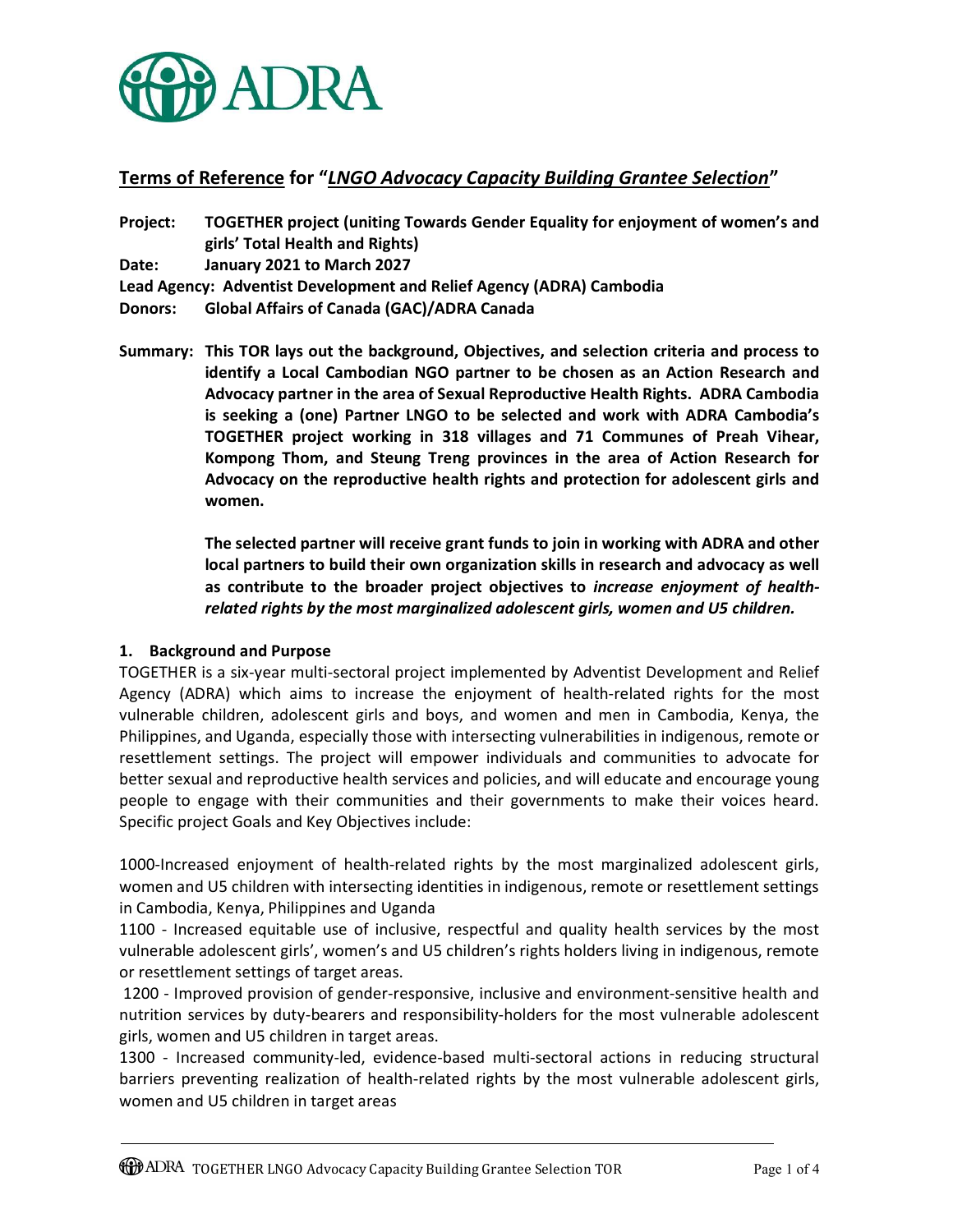Some of the project activities include: (1) Community and school based training on sexual and reproductive health and rights, water, sanitation and hygiene, climate resilience, and life skills to adolescent girls, young women, boys and young men; (2) training and support to health care staff, community health volunteers on women centred, safe, inclusive care and counselling; (3) capacity building of health care providers to provide comprehensive, gender-sensitive sexual and reproductive health services; (4) behaviour change capacity building for improving nutrition for caregivers of children under the age of five years old, pregnant and lactating mothers and their partners through kitchen gardening; and (5) Community action planning addressing key community-specific causes and/or effects of SGBV, teenage pregnancies, or sex work facilitated, 6) Increased capacity of local women's and girls' rights organizations to advocate for health-related services for the most vulnerable adolescent girls, women and children, etc. ADRA in Cambodia's "TOGETHER Project" is working with the PHDs, Provincial and District Administrative Offices and will conduct community based training and promotion in 318 in marginalized, indigenous, resettlement settings villages of 71 communes in Steung Treng, Preah Vihear and Kampong Thom provinces. These activities will not be conducted in all areas simultaneously but will be carried out in 3 general phases over the 6 year period of the project from late 2021 through to mid 2027.

Therefore, related to project activity #6 LNGO Grantee Selection Terms of Reference (TOR) has been developed to seek a qualified and interested Local NGO partner to conduct Action Research and Advocacy in the area of Sexual Reproductive Health Rights on an ongoing basis between mid 2022 and 2026. It is expected that the selected LNGO partner will develop and receive an activity budget of between 30,000 and 45,000 USD per year for up to 5 years to cover valid costs for the capacity building and action-research and advocacy process.

LNGO partners are encouraged to apply based on their interest in the following selection criteria.

## 2. Nature of the selected LNGO Partner partnership and tasks

The collaboration will primarily include the LNGO conducting cross-cutting monitoring and research with TOGETHER beneficiaries for use in conducting gender transformative advocacy presentations/campaigns on sexual rights and health right (SRHR), sexual and gender based violence (SGBV), and support of government and community based systems which promote women's right. Examples of activities which may be conducted over the life of the partnership include:

- A. Join Research and Advocacy training and mentoring with ADRA and other capacity building partners.
- B. Conduct literature reviews and communicate with other civil society and government partners on relevant priority research/advocacy topics.
- C. Prepare targeted research plans that complement the objectives of the target project and review with TOGETHER project management. Indicative research areas will likely include study of SRHR issues for young females in the KTV/Entertainment line of work, females and migratory work, vulnerabilities of minority and underage working women. Etc.
- D. Gather quantitative and qualitative information and data within the project target areas through the following typical methods.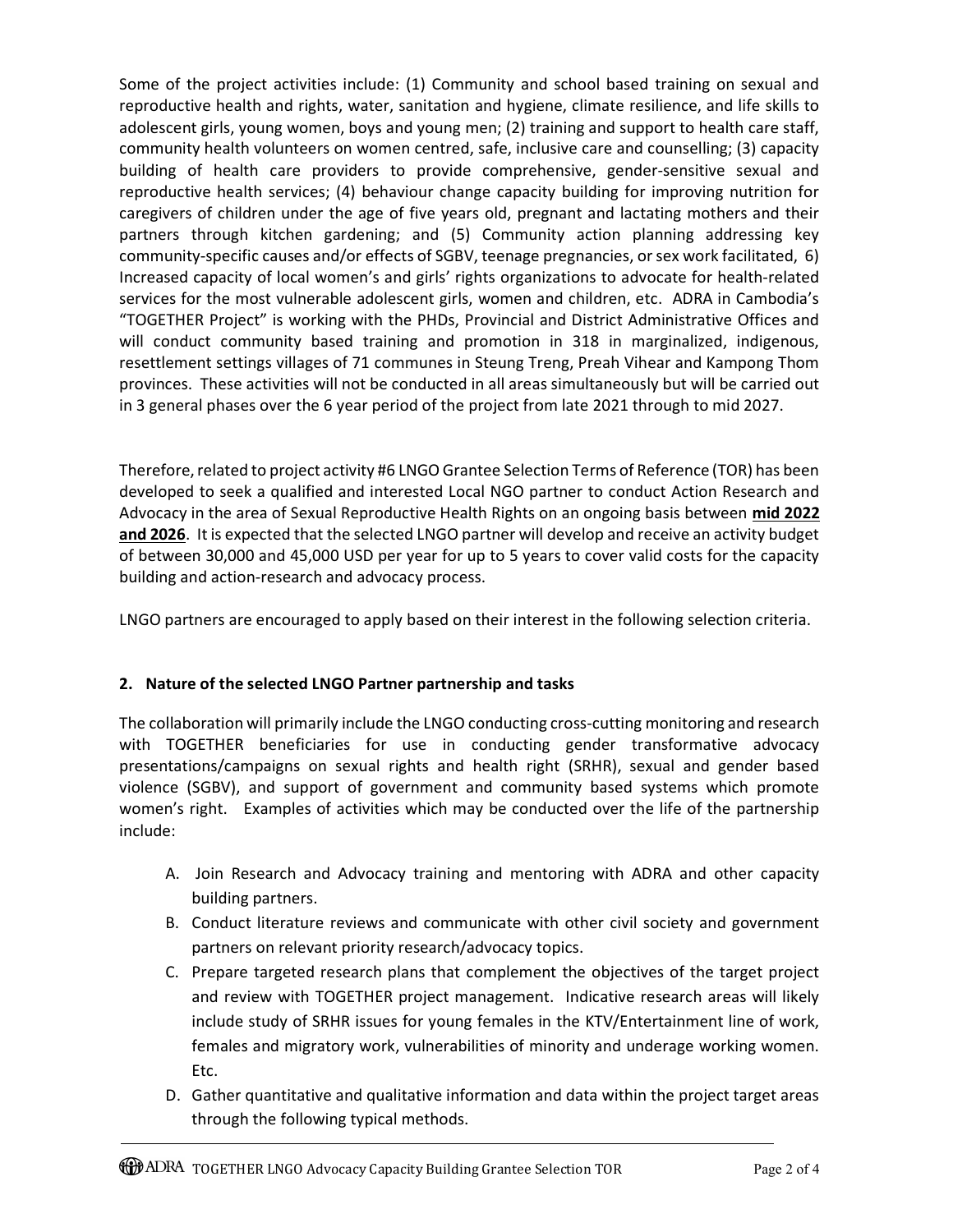- a. Key informant interviews and focus groups
- b. Targeted survey/data collection forms at the household, government institution, and other private sector levels
- c. Informal observation, interviews and conversations
- E. Conduct data analysis and follow-up confirmative research activities for clarification of the findings. Also review findings with both ADRA and project partners.
- F. Prepare both document and oral presentations of the results with an advocacy for action on SRHR focus for both community leaders and higher level duty-bearers with influence on the relevant topics. Plan and lead localized advocacy campaigns through project partners and along with other project interventions.
- G. Prepare reports of activities for ADRA Cambodia to document the research and capacity building processes as well as how the capacity will be used by the LNGO partner in the future.

Details of implementation will be worked out with the selected partner but it is expected that the organization would select 1-2 full time staff members and other part-time staff members to work specifically on the research activities in addition to the other part-time staff needed to support logistics and overall administration of the partnership grant.

## 3. Eligibility

The following Criteria will be used in the selection of a LNGO Grantee Research and Advocacy partner with the TOGETHER PROJECT.

Requirements for Eligibility:

- A. Be a fully registered Local Non-Government Organization (LNGO) with the Cambodian Ministry of Interior for at least 8 years.
- B. Have the organizations "primary" head office local within the provinces of Preah Vihear, Kompong Thom, or Steung Treng.
- C. In the past 3 years, have had at least 5 staff members employed either full time of part time working on development programing.
- D. Have implemented community development projects over the past 5 years that include Reproductive health promotion, promotion of the rights of women and girls to health, economic development, or other services that support women in the community.
- E. Fully comply with the Cambodian government LNGO practices and reporting
- F. Be committed and demonstrate the ability to partnering with TOGETHER for the full 5 year period from 2022 to 2026 as noted above.

Preferred LNGO Characteristics:

- G. Demonstrate having female leadership in the organization.
- H. Have some experience in research and or advocacy for women's rights and development and show why additional research capacity will improve the LNGO's program impact.
- I. Have experience in having worked with and have positive relations with government partners.
- J. Have received financial support from at least 3 separate donors and have demonstration of sound financial practices.